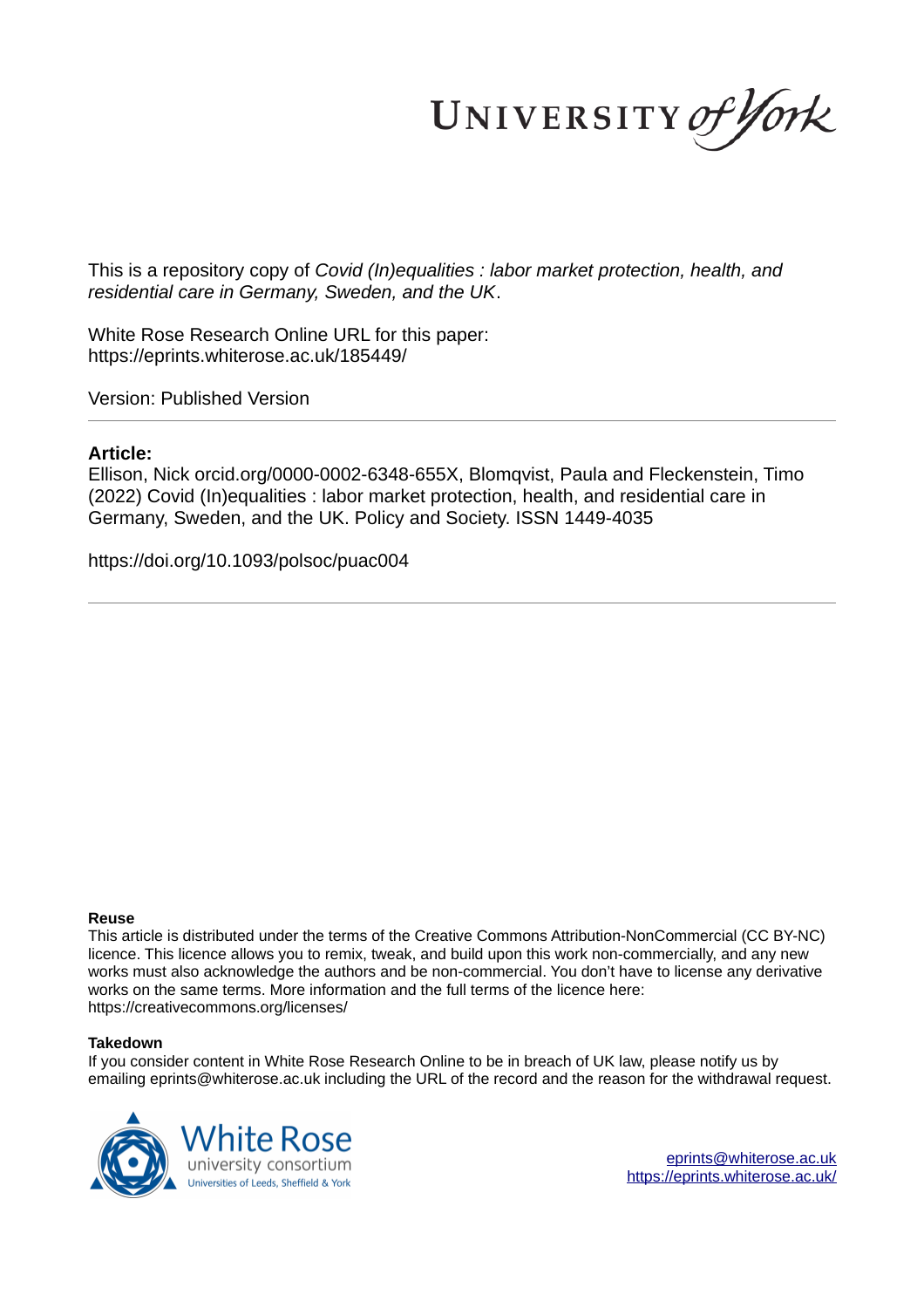**DOI: https://doi.org/10.1093/polsoc/puac004 Original Research Article**

# **Covid (In)equalities: labor market protection, health, and residential care in Germany, Sweden, and the UK**

Nick Ellison $\mathbf{0}^1$ , Paula Blomqvist $\mathbf{0}^2$  and Timo Fleckenstein $\mathbf{0}^3$ 

<sup>1</sup>Department of Social Policy and Social Work, University of York, York, UK <sup>2</sup>Department of Government, Uppsala Universitet, Uppsala, Sweden <sup>3</sup>Department of Social Policy, London School of Economics, London, UK Corresponding author: Nick Ellison, Email: nick.ellison@york.ac.uk

#### Abstract

How have differently institutionalized welfare regimes dealt with the Covid-19 crisis? In particular, how have they confronted the social and economic inequalities exposed by the virus? Taking three European countries—Germany, Sweden, and the UK, corresponding broadly to conservative-continental, social democratic, and liberal regime types—this paper tracks the virus response in the areas of income and employment protection and health and residential care. With attention paid to issues of "capacity" and the institutional arrangements in each case, we find that institutional histories in Germany and Sweden permitted a certain recidivistic reliance on established practices in the areas of employment and social protection. In sum, certain social and economic inequalities were mitigated as these countries set aside recent trends toward "liberalization" and mobilized longer-standing institutional capacities to protect some groups, although by no means all. Evidence of this trend is less clear in the health and residential care sectors, where Germany had existing capacity, allowing its older population to weather the crisis in better order than its counterparts in Sweden and the UK. In the UK, welfare liberalization has led to increased social and economic inequalities and funding reductions in health and residential care—all of which have reduced the country's ability to deal with severe crisis. The Covid response in this case was agile, but also chaotic, with little being done to ameliorate the positions of the most vulnerable groups.

Keywords: Covid-19; equality; employment protection; health; social care

The Covid-19 pandemic has presented an unprecedented exogenous shock to nations' economic, social, and welfare systems Confronted by a fast-spreading virus, and variants thereof, for which no meaningful treatment was available, European countries effectively had to "lock down" their societies and economies in a manner, and to an extent, not seen in Europe outside wartime. In this situation, governments were faced with two fundamental challenges in their attempts to contain overall infection and mortality rates: the need to protect *lives* and *livelihoods*. Both challenges have important egalitarian implications involving, for example, the nature of funding and support for those most exposed to infection and increased mortality and measures to protect the livelihoods of people hit hardest by reduced economic output and consequent income loss. This article focuses on how three Western European countries—Germany, Sweden, and the UK—responded to the Covid "stress test." We ask

<sup>©</sup> The Author(s) 2022. Published by Oxford University Press.

This is an Open Access article distributed under the terms of the Creative Commons Attribution-NonCommercial License (https://creativecommons.org/licenses/by-nc/4.0/), which permits non-commercial re-use, distribution, and reproduction in any medium, provided the original work is properly cited. For commercial re-use, please contact journals.permissions@oup.com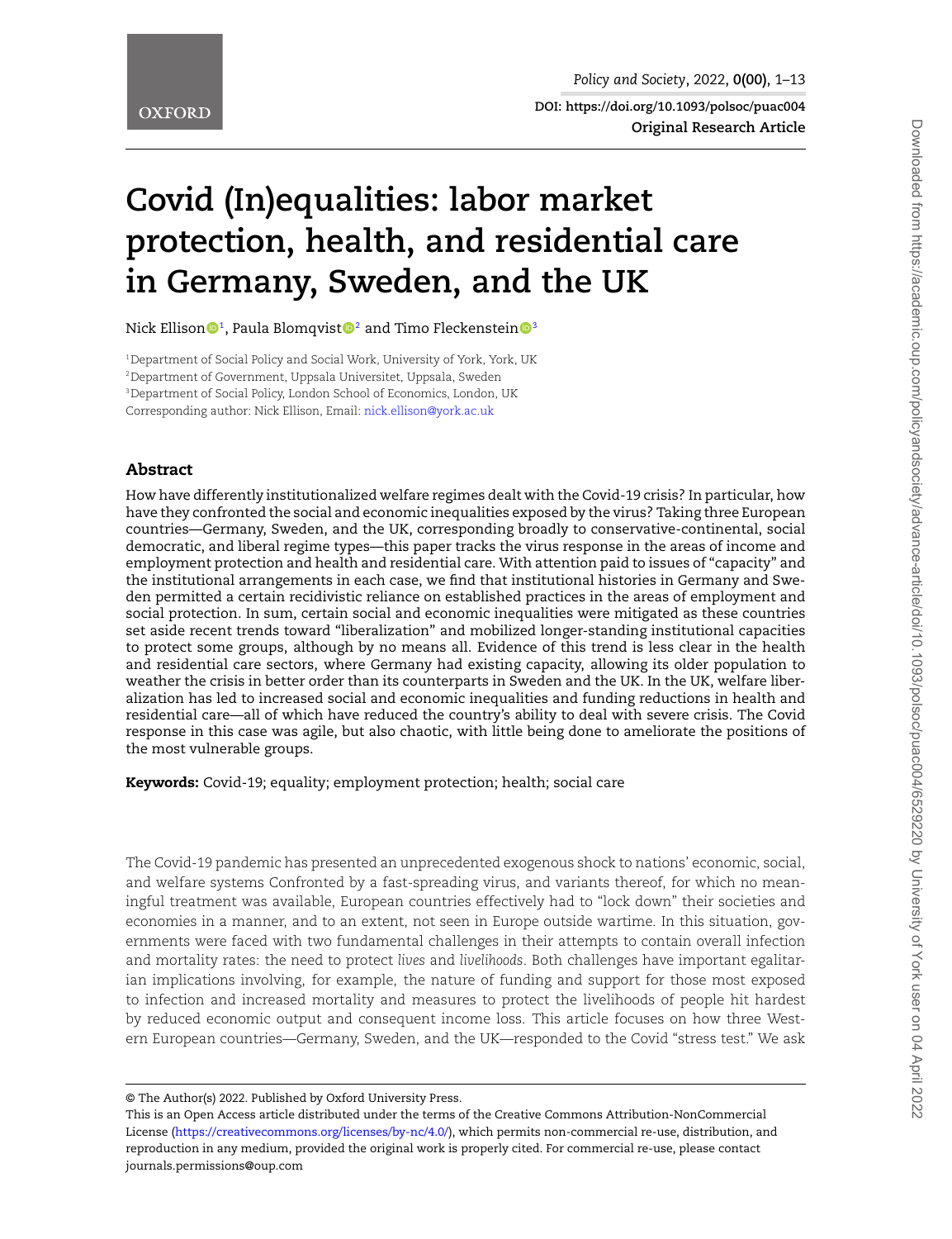whether this exogenous "punctuation" (Baumgartner et al., 2009) has affected the policy sub-systems of employment and social protection and health and residential care, paying specific attention to the fact that Covid appears to have triggered instances of "institutional recidivism"—understood as a reversion to, and renewed reliance upon, previously established institutionalized practices. This tendency can be explained in part by an almost "natural" inclination to return to known and trusted institutional arrangements at a time of crisis. After all, risk has to be managed somehow and a global pandemic is arguably not the best moment to experiment with extensive institutional change. Certainly, from an ideational point of view, reliance upon "old" regime ideas can provide the comfort of the known, while also reducing transaction costs in policy making when *speed* matters. However, we would not expect such policy recidivism to be exhibited consistently across all policy areas—and, as we discuss below, the term is best applied to employment and social protection measures taken in Germany and Sweden. Recidivistic tendencies are less evident in the areas of health and residential care—and also less evident in the UK. Nevertheless, these tendencies are significant because they raise questions about institutional resilience and the strength and persistence of the trend toward welfare state (neo)liberalization in recent decades (see Streeck & Thelen, 2005). The paradox, of course, is that, although the Covid challenge may have led to a return to institutional norms in some instances, disrupting the "forward march of neoliberalism" in the process, this dynamic may resurrect "old" inequalities while simultaneously neglecting the position of emerging minorities and marginal groups.

#### Methods

Our chosen countries conform closely to the original regime types developed by Esping-Andersen (1990), conservative corporatist, social democratic, and liberal. We use his typology as a theoretical and methodological starting point partly because it takes account of the historical-institutional development of welfare systems and partly because, in so doing, it implicitly raises questions about the resilience of institutional arrangements during periods of significant challenge. In this way, Esping-Andersen's classification of welfare regimes provides an institutional marker against which Covid policy responses can be examined. In choosing to use Esping-Andersen's typology, however, we do not assume that his regime types are static entities unable to respond to changing social, political, and economic circumstances. Regimes *do* change, at least incrementally (Streeck & Thelen, 2005), but they do not entirely lose their institutional shape. That said, we need to proceed cautiously for two reasons. First, as mentioned, the *gestalt* of each nation's welfare institutions has changed, in some cases considerably, since Esping-Andersen was writing a generation ago—and largely in a market-liberal direction (Ellison, 2006). In employment and income protection, this liberalizing trend is particularly relevant for our two nonliberal cases, Germany and Sweden (Fleckenstein & Lee, 2017; Pavolini, 2015; Theobald, 2015; Wollmann, 2016). Second, our chosen areas of analysis do not entirely conform to those utilized in the *Three Worlds of Welfare Capitalism*. Whilst employment and income protection enjoy great prominence in Esping-Andersen's typology because of his central concern with decommodification, health and social care did not feature centrally in the *Three Worlds*. Still, historically, health and social care in Germany and Sweden, despite some evidence of liberalization, largely complies with the welfare ideologies identified by Esping-Andersen, while in the UK, which has followed an increasingly liberal path since the early 1980s, health care, although remaining free at the point of need, has experienced extensive marketization and privatization, and social care (both domiciliary and residential) has been almost entirely privatized. So, despite "creeping liberalism" in two cases and a significant shift toward the liberal welfare paradigm in the third, these regimes have either continued to display important elements of the institutionalized approaches to welfare and (in)equality that characterized their postwar welfare systems or, as with the UK, have reinforced tendencies that have progressively become part of the "post postwar" welfare landscape. With these considerations in mind, we move on to explore how these regimes have responded "institutionally" to an exogenous event of hitherto unseen scale.

To facilitate our analysis, we make use of primary data drawn from the OECD, the UK Office for National Statistics (ONS), Eurostat, the International Monetary Fund, Statistics Sweden, and other sources to highlight key contextual factors that underpin the discussion. Of particular interest are pre-Covid spending patterns and resourcing in the areas of employment protection and health and social care. These provide a baseline from which it is possible to gauge the extent of the extra resources marshaled to combat the crisis. We also draw on a range of secondary literature, including recently published analyses of Covid responses by key think tanks and governmental bodies in our three countries.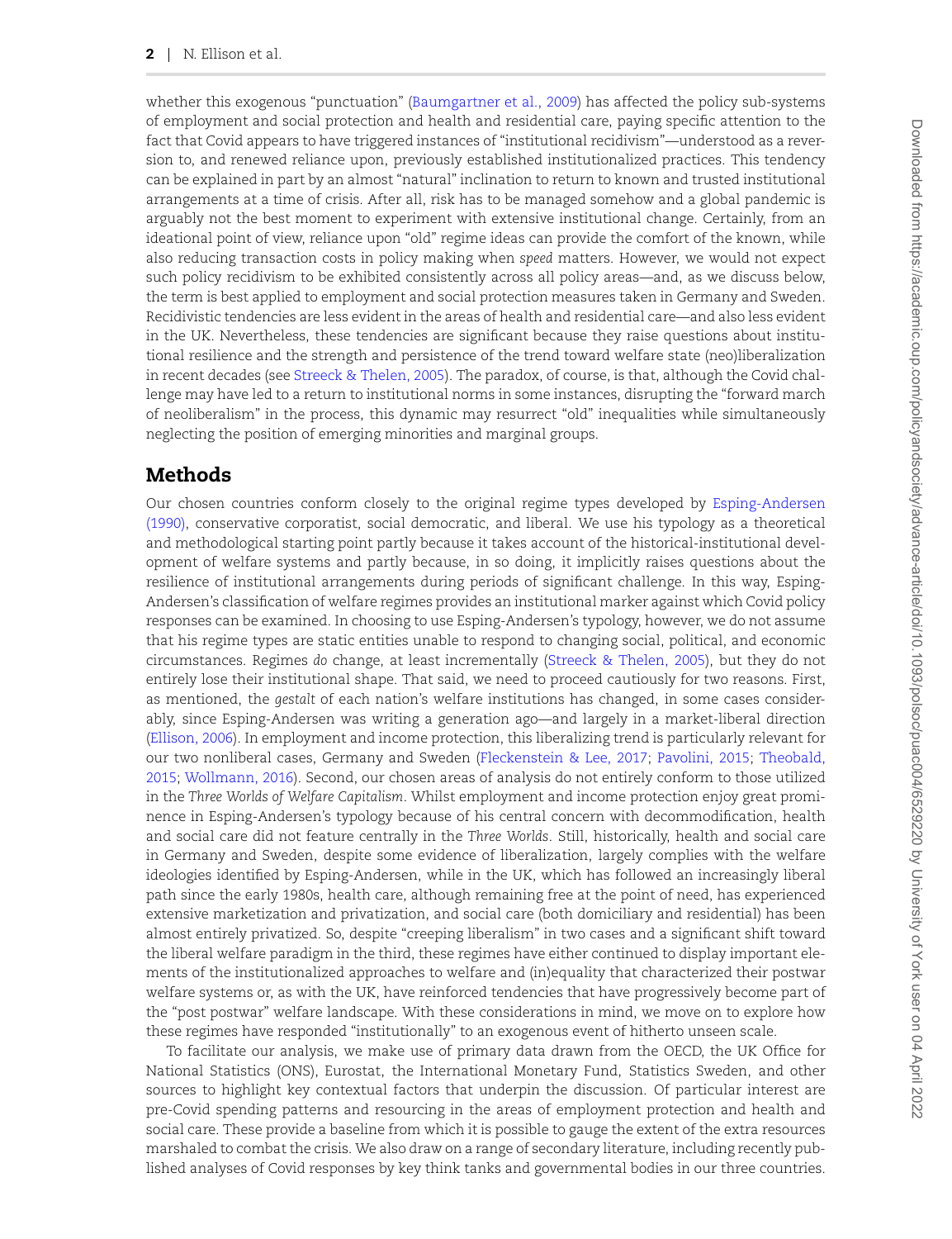|         | Spending per<br>capita (USD, PPP),<br>2019 <sup>a</sup> | Hospital beds per<br>1,000 pop, $2019^a$ | Practicing doc-<br>tors per 1,000 pop,<br>2019 <sup>a</sup> | Practicing nurses<br>per 1,000 pop,<br>2019 <sup>a</sup> | Intensive care<br>beds per 100,000,<br>2020 <sup>b</sup> |
|---------|---------------------------------------------------------|------------------------------------------|-------------------------------------------------------------|----------------------------------------------------------|----------------------------------------------------------|
| Germany | 6,518                                                   | 8.0                                      | 4.4                                                         | 13.9                                                     | 33.9                                                     |
| Sweden  | 5,552                                                   | 2.1                                      | 4.3                                                         | 10.9                                                     | 5.8 <sup>c</sup>                                         |
| UK      | 4,500                                                   | 2.5                                      | 3.0                                                         | 8.2                                                      | 10.5 (England)                                           |
| OECD    | 4.087                                                   | 4.4                                      | 3.6                                                         | 8.8                                                      | 12.0                                                     |

**Table 1.** Health care in Germany, Sweden, and the UK: spending, beds, and staffing.

<sup>a</sup>OECD (2021a).

<sup>b</sup>OECD (2020a).

 $c$ Lofgren (2020).

With the virus far from over, it is too early to estimate Covid's final impact, or lack of it, on economic and social equality, so we do not offer an assessment of country responses in this regard. Rather, what follows is a broadly qualitative analysis that considers the extent to which responses were institutionally coherent and generously conceived—and, in so doing, how well they took account of egalitarian issues.

## **Covid-19 in Germany, Sweden,and the UK: an overview**

Some basic metrics provide an indication of our countries' levels of preparedness in terms of fiscal stability and the resourcing of health and social care. Turning first to economic measurements, debtto-GDP ratios give a general indication of national economic robustness. German and Swedish debt levels, for example, were considerably more favorable than those of the UK between 2015 and 2020 with both countries recording current account surpluses in 2019 (OECD, 2021b). Average wages in Germany and Sweden rose consistently following the downturn of 2007–2008 but not in the UK where wages fell markedly after the financial crisis before climbing to just over 2007 levels by 2019. A combination of benefit reductions and falling wages saw the median incomes of the poorest fifth of the population decline by 4.8% between 2011 and 2020, this general indication of income inequality masking further inequalities associated with gender, disability, ethnicity, and geography (Agrawal & Phillips, 2020; Blundell et al., 2020, p. 293; Tidball et al., 2020).

A general snapshot of the pre-Covid state of health systems in Germany, Sweden, and the UK indicates that Germany is a big spender, with numbers of hospital beds, doctors, nurses, and intensive care beds consistently outstripping UK figures (see Table 1). Of more significance for present purposes are indicators that show the ability to make staff and space available.

To deal with a surge in demand. Both Germany and Sweden have more doctors and nurses per 1,000 of the population than the UK, while Germany has almost four times the number of hospital beds than the other two countries. Occupancy rates also vary, with English rates standing at 88.2% in the first quarter of 2019–2020 (O'Dowd, 2021), while the German rate was closer to 80% (OECD, 2020a, p. 13). ICU capacity differs widely as Table 1 makes clear. Turning to residential care, funding models and levels of public resourcing differ across the three countries with both Germany and Sweden enjoying higher levels of public funding and slightly increasing bed capacity, while the UK experienced real terms funding reductions and declining bed capacity in the lead-up to 2020 (Eurostat, 2020).

Summing up this brief assessment of "crisis-readiness," it seems clear that Germany was in a strong position to deal with the initial impact of the virus partly because of its robust fiscal standing and partly because its health and social care sectors were comparatively well resourced. Although these initial advantages did not mean that the country escaped unscathed, Germany nevertheless had the capacity to deal with the worst effects of the crisis so far without its welfare, health, and care systems being overwhelmed. In the Swedish health sector, there was pre-Covid "capacity," despite the numbers of ICU beds being low at the outset—a shortage that was quickly made good. However, as indicated, the residential care system proved a weak spot, and this issue will be returned to in the country section below. The four nations of the UK, with little existing institutional capacity, rapidly had to adopt measures to offset the relatively poor state of the UK's social protection system while simultaneously adopting emergency measures to shore up the resource-starved health sector—largely at the expense of residential care. These measures, developed at speed, successfully mitigated the immediate social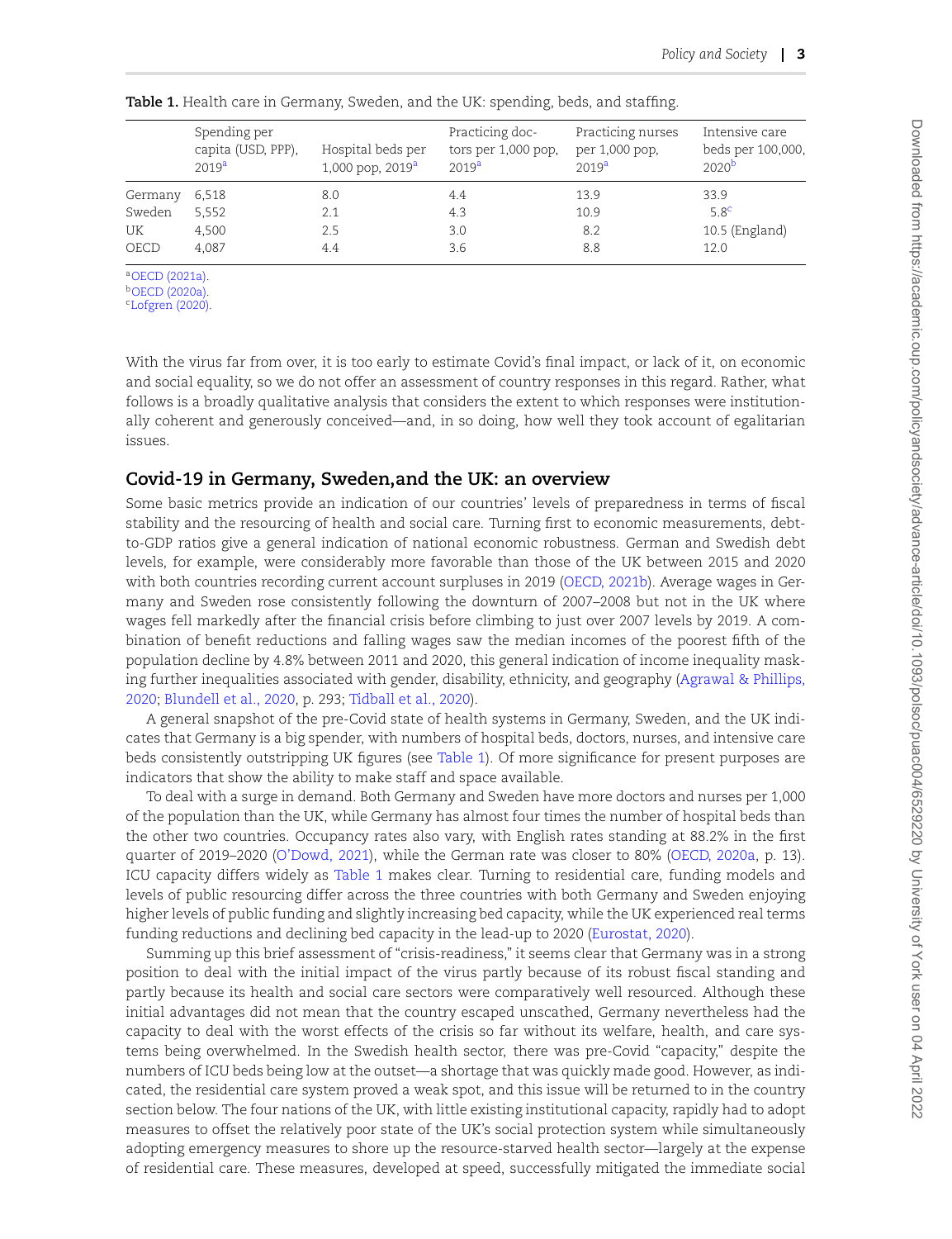and economic impact of Covid but failed to address the position of disadvantaged groups that were particularly vulnerable to contracting the virus.

#### **Welfare state capacity and the Covid-19 response in Germany**

The German economy was hit hard by Covid-19. In the first quarter of 2020, the GDP dropped by 2.3%, and this was followed by a 9.7% fall in the second quarter (DESTATIS, 2021). The summer months allowed some economic recovery, but over the entire year, the economic output declined by 5.5% (OECD, 2020b), which would normally translate into a massive increase in unemployment and hardship. To cope with the economic and social impact of the pandemic, Germany—governed by a so-called Grand Coalition government of Christian and social democrats—heavily relied on established policy tools; and whilst important efforts were made to make policies more inclusive, we can observe the enduring effect of its Bismarckian legacy.

Traditionally, Germany has been considered the epitome of the status-preserving welfare state, with social insurance benefits firmly corresponding with previous earnings (Esping-Andersen, 1990; Olk & Riedmüller, 1994). In recent years, however, this Bismarckian system has undergone changes that have shifted it in a liberal direction. Although significant elements of the Bismarckian model, notably the dualized German labor market, continue to exist, the labor market changes introduced by the Hartz reforms of the early 2000s undoubtedly decreased the protective capacity of German welfare arrangements, with an increasing number of people relying on means-tested, flat-rate unemployment protection, in addition to reduced job security as a result of labor market deregulation (Fleckenstein, 2008; Hassel & Williamson, 2004). So, while a shrinking core of workers continues to enjoy privileged social and job protection, those at the margins of the labor market have, over time, become more vulnerable.

In its crisis response, Germany resorted to the long-established policy of short-time working (*Kurzarbeit*), which allows employers to reduce their employees' working time (including zero hours, so-call *Kurzarbeit Null*), and workers receive the equivalent of unemployment benefits (with a replacement rate of 67% for those with children and 60% for those with no dependant) for the hours they were not working (Schulten & Müller, 2020). Whilst short-time working, as an established instrument, indicates some considerable institutional readiness to protect livelihoods, it was thought insufficient to cope with the Covid-19 crisis. Hence, short-time working arrangements have been enhanced and replacement rates temporarily improved—70%–77% from the fourth month and 80%–87% from the seventh month, with the timespan of support extended from 1 to 2 years. Importantly, administrative changes made access to short-time working easier, particularly for service sector jobs. In the past, short-time working was typically confined to the export-oriented manufacturing sector (Eichhorst & Rinne, 2020). The scheme was also extended to temporary agency workers (Schulten & Müller, 2020, p. 5), which could be considered an important improvement of social protection for labor market outsiders. Short-time working peaked at 7.3 million workers in May 2000 (KPMG, 2020)—for comparison, 1.5 million workers were on short-time working at the height of the 2008 financial crisis (Eichhorst & Rinne, 2020, p. 5).

However, a number of apparent inequities mar this picture. First, many workers in low-wage sectors, of whom many are women, do not benefit from employer-provided enhancements to the short-time working scheme because they are unlikely to be covered by generous collective bargaining agreements (Schulten & Müller, 2020, p. 14). Second, married women in short-time work tend to receive lower levels of support owing to Germany's system of joint taxation. Married women typically pay more tax on "their" earnings, when their spouses earn higher incomes; and for these women, this translates into lower net salaries, which form the basis for calculating short-time working allowances (Hammerschmid et al., 2020). Third, women comprise over 60% of those in so-called marginal employment (*geringfugige* ¨ *Beschäftigung*), and this group of workers is not eligible for the short-time working scheme. Unsurprisingly, then, short-time working is less prevalent in low-income groups and, equally unsurprisingly, unemployment amongst the low-waged and marginally employed has been higher during the pandemic than for middle- and high-income employees (Blom & Möhring, 2021; Hammerschmid et al., 2020). To address this issue, proposals were made for a minimum short-time working allowance but were rejected by the Grand Coalition government (Sell, 2020)—the consequence being that social protection for women in particular has been weaker. The Covid-19 crisis has exacerbated existing gender inequalities.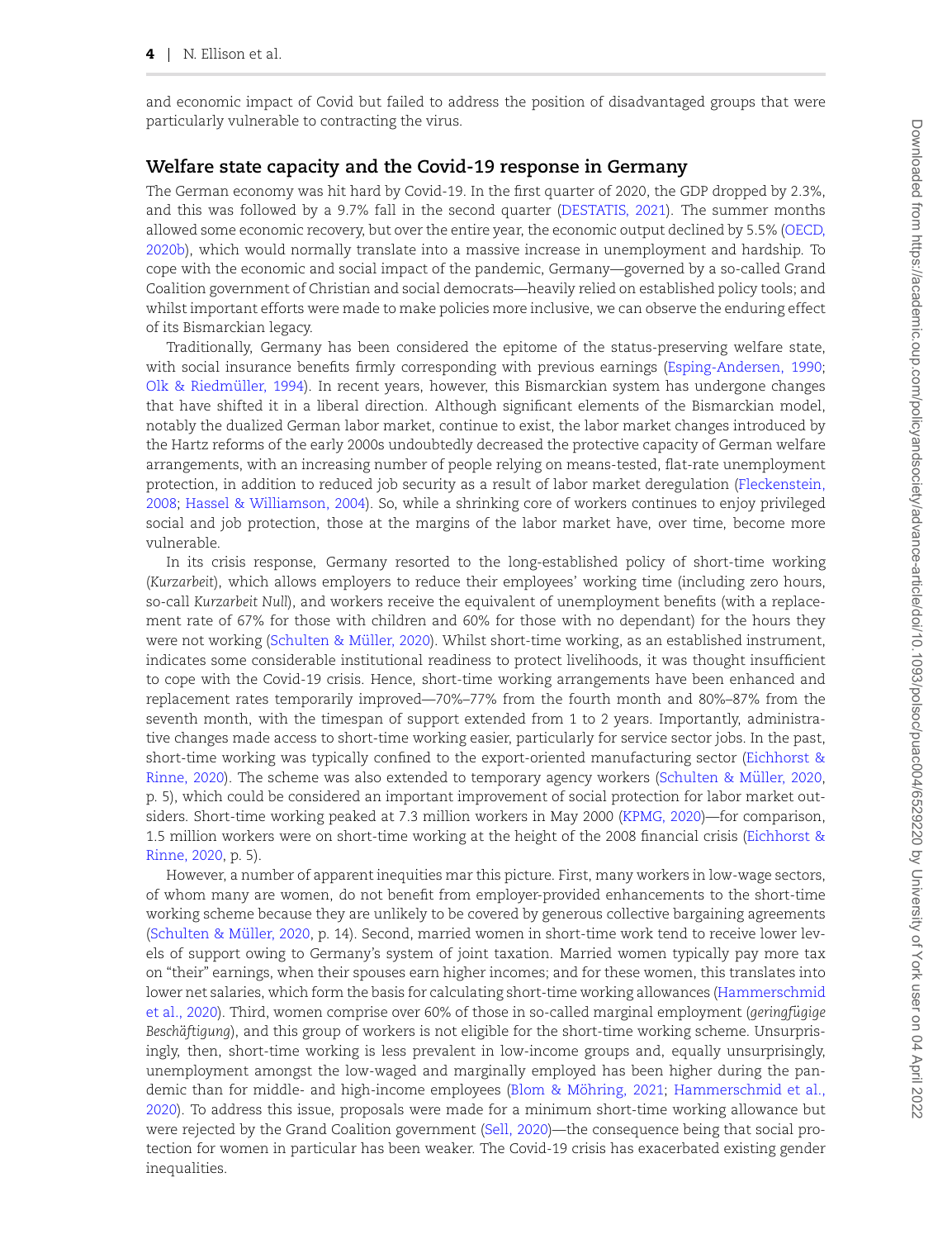Partly offsetting these inegalitarian tendencies have been a number of government initiatives aimed at bolstering the position of the worst off. For instance, unemployment benefits were extended by up to 3 months, and the so-called "wealth test" of unemployment assistance (so-called *Hartz 4*) was suspended to improve access to basic income support (especially, by self-employed who are typically not covered by unemployment insurance) (Eichhorst & Rinne, 2020, p. 5f). Furthermore, stabilizing the labor market, a comprehensive stimulus package was launched in June 2020 totaling 30% of the value of GDP, which included temporary VAT reductions, a one-off lump sum payment of €300 per child and a range of support measures for businesses and the self-employed (KPMG, 2020). The mobilization of these substantial resources in the Covid-19 crisis response has, in principle, been similar to policies during the 2008 financial crisis, presenting a Keynesian policy response that was feasible because of Germany's sound fiscal position; indeed, the country has started to produce fiscal surpluses rather than building up more debt (Cantillon et al., 2021). Nevertheless, despite greater inclusiveness, the policy response in social protection has been heavily shaped by the country's Bismarckian legacy, and this relative "insider" focus leaves those in the low-wage sector more vulnerable.

Not only did the fiscal environment before Covid-19 allow comprehensive crisis policies protecting livelihoods, but it was also conducive to high institutional capacity in the health and residential care sector. Unlike the experiences of Sweden and the UK, Germany has generally fared better in terms of overall rates of infection and fatalities. For example, taking "baseline" mortality in 2020 based on 2015–2019 data, Karlinsky and Kobak (2021, p. 5) found excess mortality in Germany (understood as the difference between actual all-cause mortality from the beginning of the pandemic in March 2020 and the baseline) to be 4%, with Sweden and the UK standing at 10% and 18%, respectively.

Whilst the number of Covid-related deaths in residential homes is thought to be largely a reflection of infection rates in the general population, considerable cross-national differences can still be observed. Using data from the first Covid-19 wave, Frisina Doetter et al. (2021) calculate the mortality in care homes one would expect based on the assumption that infection rates in the general population drive Covid-19 deaths in care homes. The *predicted* value is then compared to *actual* mortality in care homes for a selected number of countries, including Germany and Sweden. In Germany, actual mortality is half of predicted mortality, whereas in Sweden actual and predicted mortality are basically identical. It appears that Germany managed to protect its elderly population in care homes better than Sweden; and Frisina Doetter et al. suggest that fast crisis response in the long-term care sector, adherence to guidelines from the European Centre for Disease Control and Prevention, and strong support from care homes when implementing these guidelines explain the difference between Germany and Sweden. Whilst the management of Covid-19 in care homes is certainly critical to protect residents, the *institutional capacity* of the health care sector to serve Covid-19 patients needs to be considered, in addition to income protection preventing the spread of the virus. As the earlier presented health care indicators show, not only does Germany's spending per capita significantly exceed the OECD average (by about 62%), it also spends more than Sweden (plus about 15%) and UK (plus about 30%). This is reflected in better staffing (namely, the number of practicing doctors and nurses) and greater hospital capacity, including intensive and acute care beds. Thus, by comparative standards, Germany's social-insurance-based health care sector can be thought to have presented a high degree of institutional readiness, with a clear egalitarian "knock-on" effect when the pandemic hit in March 2020.

To protect both employees and residents in the care sector from contracting and spreading the virus (in other words, keep infection rates low), income protection mechanisms need to be in place that allow employees to self-isolate when displaying Covid-19 symptoms or when in contact with Covid-19-infected people without causing hardship and/or significant income loss, which is likely to reduce compliance. In Germany, existing public health legislation stipulates that employers' duties to continue the payment of the regular salary of quarantining employees for up to 6 weeks, and the costs are reimbursed from the authorities. Also, self-employed workers can claim the reimbursement of lost income when self-isolating (KPMG, 2020). In terms of *institutional capacity*, the existing income protection system was well placed to contribute to fighting the spread of the virus, which is reflected in an infection rate that is, for instance, 35% lower than infection levels in the UK, where, as discussed below, only minimal income protection was made available to those unable to work because of self-isolation.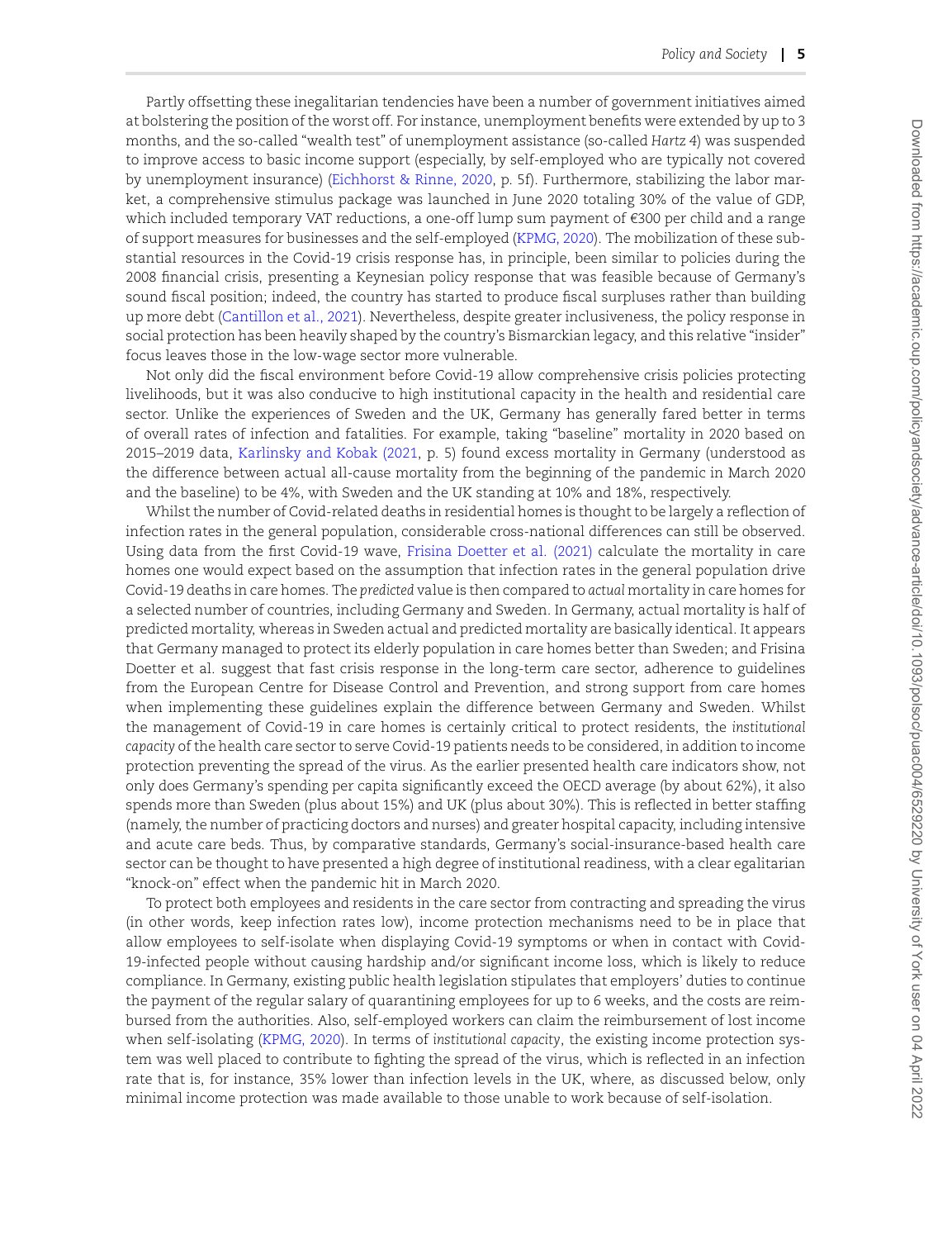## **Welfare state capacity and the Covid-19 response in Sweden**

As noted above, Sweden was relatively hard hit by the Covid-19 pandemic. Excess mortality was about 8% higher during 2020 than in the previous years, which places Sweden below the European average but still significantly higher than the other Nordic countries (Statistics Sweden, 2021). The Swedish strategy to contain the spread of the virus has relied foremost on voluntary measures regarding hygiene, social distancing, and travelling and less on mandatory measures and lock downs. This relatively moderate approach has been questioned both domestically and abroad but defended by the Swedish Public Health Agency as taking a broader public health and societal perspective and being easier to sustain over the long term (Public Health Agency of Sweden (Folkhälsoinstitutet), 2021). Like most other countries, Sweden experienced a sharp economic decline as a result of the pandemic. GDP was reduced by 3.2% in 2020 and unemployment rose from about 7% in January 2020 to 8.3% in the fall of 2021 (Nier, National Institute of Economic Research, Sweden (Konjunkturinstitutet), 2021).

The policy measures taken by the Swedish social democratic-green government to protect the economy and sustain livelihoods during the pandemic followed two main tracks: direct aid to firms in the form of loans and tax credits and subsidies of wage costs through a state-funded short-time work scheme. The scheme, which is based on pre-existing legislation, was enacted in the Spring of 2020 and made it possible for employees to reduce their work time by up to 80% while receiving up to 95% of their wages (capped by an income ceiling). By June 2021, nearly 600,000 employees had been covered by the allowance, corresponding to 18% of all private sector workers (OECD, 2021b; Swedish National Mediation Office (Medlingsinstitutet), 2020). The Swedish short-term work scheme has been described as relatively generous by international comparison, not least in that it covers virtually the whole private sector, including part-term workers and those employed in temporary agencies while requiring only a 3-month employment period (Johansson & Selberg, 2020). Because the loss of jobs during the pandemic occurred mainly in the service and retail industries, those employed in these sectors have been affected disproportionally, particularly younger people, the low-skilled and migrants (Campa et al., 2021; OECD, 2021b). No difference in employment effects has been found between men and women in Sweden, which can be explained by factors such as women's higher employment in the public sector, and schools and preschools remaining open (Campa et al., 2021).

In addition to measures aimed at protecting the economy, Swedish policy responses to the Covid-19 pandemic also included a series of measures to temporarily reinforce existing social insurance provisions. Sick pay insurance, normally compensating income loss by 80% up to a ceiling, was extended in several ways. Administrative conditions such as medical certificates and a first qualifying day were removed and access extended to new groups such as suspected carriers of the Covid-19 virus and medical risk groups (Greve et al., 2021). Unemployment insurance, based on the Ghent system and providing up 80% income replacement, was temporarily reinforced as well. The main adjustments included the relaxation of qualifying conditions (time worked and time of union membership), extension to part-time employees, and slight raise of several benefit levels (Greve et al., 2021). Taken together, these government initiatives extended the existing social insurance system to meet the challenges of the pandemic by increasing both its accessibility and generosity. In this sense, the measures represent a reinforcement of Sweden's legacy as a social democratic welfare state, relying on relatively generous universal protection systems rather than means-testing and targeting.

If the Swedish social insurance system showed a relatively high capacity to respond to the pandemic, things were a bit shakier in the social services area. Both the health and residential care sectors in Sweden were strongly affected by the pandemic due to the country's relatively high infection rate in the first and second waves. A system akin to the UK's National Health Service, Swedish health care is tax-funded and universal, offering access to care services at low cost to all citizens on equal terms The system is heavily decentralized, managed by 21 autonomous regional governments. In 2019, Sweden spent 11% of its GDP on health care, which is slightly above the EU average. Even so, the pandemic placed a high level of stress on the system, exposing some weaknesses. Most notably, the low number of ICU beds led to initial concerns that the system would become overburdened. Other challenges were staff shortages, particularly within the ICUs, and shortages in medical technology and personnel protection equipment early in the pandemic (Nylén, 2021). The low supply of ICU and acute care hospital beds in the system is the result of rationalizations in the hospital sector since the 1990s to achieve higher cost effectiveness (Blomqvist & Winblad, 2013). The shortages of medical equipment early in the pandemic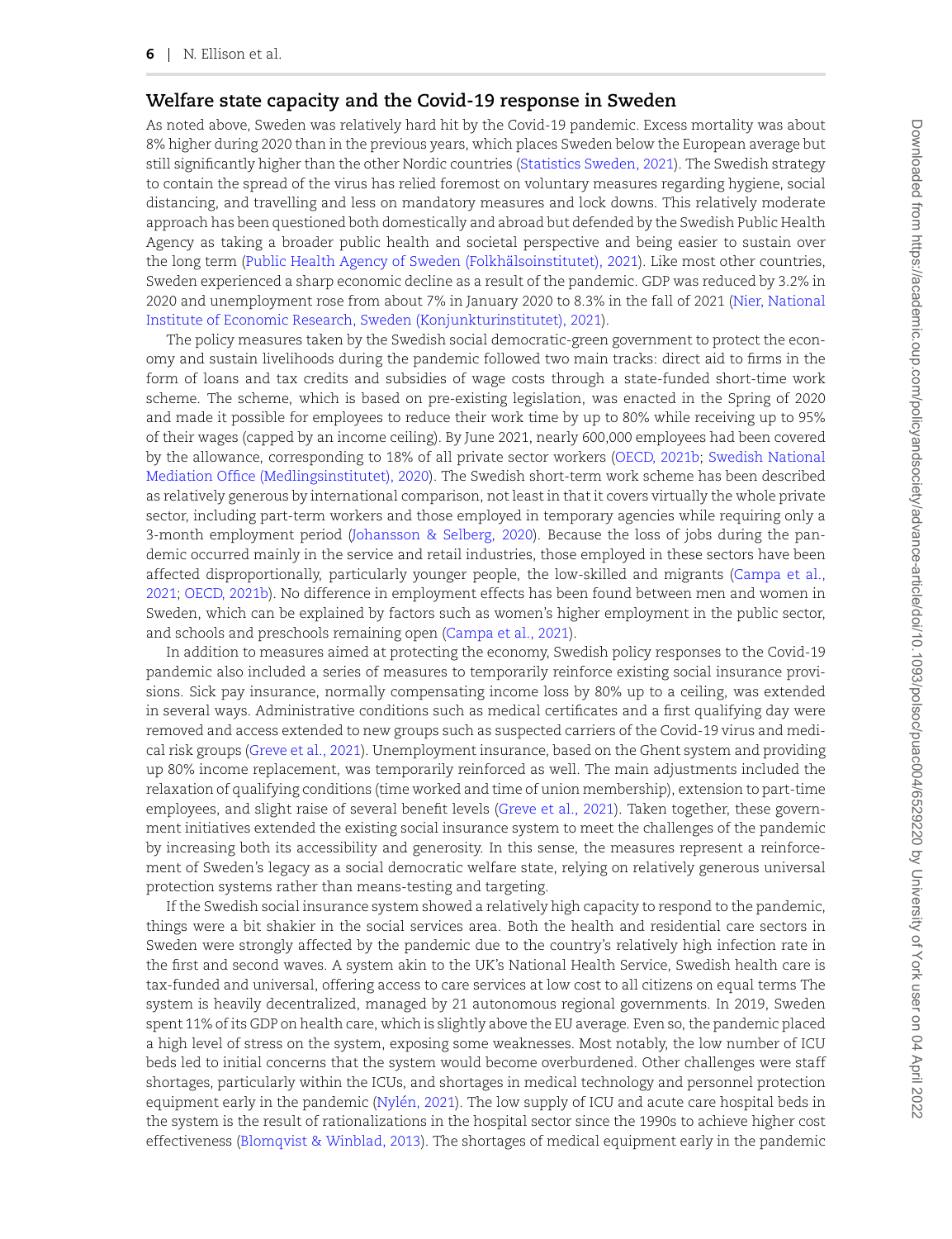can at least in part be attributed to the adoption of cost-cutting "just-in-time" delivery systems adopted in many regions (Pierre, 2020).

The pandemic also demonstrated that the decentralized nature of the Swedish health care system can be a disadvantage in a crisis context. National oversight and coordination had to be strengthened, which delayed some initial crisis responses. In addition, it became difficult for some regional governments to secure deliveries of Personal Protective Equipment (PPE) and other equipment on the international market. The government therefore authorized the National Board of Health and Welfare to assist the regions in purchasing supplies and reallocating these among them, thereby strengthening central control. On the positive side, the Swedish health care system demonstrated a high capacity for flexibility during the pandemic, as additional resources were made available through the government and quickly re-allocated to the treatment of Covid-19 patients. Most notably, the supply of ICU beds increased in just a few months from 500 to 1,100 (SALAR, 2021). Evaluations also indicate that mortality among hospitalized Covid-19 patients was lower than in some other European countries and that there was a decline over time, indicating a rapid "learning effect" within the system (Strålin et al., 2021).

While the Swedish health care system ultimately appears to have managed the pandemic crisis quite well (Pierre, 2020; SALAR, 2021), the same cannot be said about the residential care sector. Part of the universal public welfare system, services to the elderly are provided by the 290 municipalities in Sweden. Delivery is predominantly public, while private contractors provide about 20% of all services (Winblad et al., 2017). In the autumn of 2020, a government-appointed commission concluded that quality problems in the residential care sector, such as high staff turnover, low staff education, and poor hygiene routines, had contributed to the failure to prevent the virus from spreading in this sector where a high percentage of all Covid-related deaths occurred (Swedish Corona Commission, 2020). A further shortcoming exposed by the pandemic is the complicated division of responsibilities between the regional health care authorities and municipal social care organizations. In particular, medical attendance by doctors in residential care homes, which is provided by the regions or private firms, was found to be inadequate in many instances. It can thus be concluded that there was insufficient capacity in this sector to respond appropriately to the crisis. However, to offset criticisms of the lack of skilled personnel in the sector, the government together with the main social partners in the sector, the Swedish Association of Local Authorities and Regions, and the Municipal Workers Union launched a program in 2020 to provide on-the-job training and better employment conditions in elder care. The program is expected to cover 10,000 workers (Swedish Ministry of Finance (Finansdepartementet), 2020) and arguably provides an example of reliance on social democratic welfare state-type arrangements relationships with the social partners and worker training—that has characterized elements of the Swedish response to the virus.

This observation notwithstanding, the pandemic has exposed social inequalities within Swedish society and is likely to exacerbate them. For example, the risk of Covid infection and related death has been shown to be substantially higher among immigrants from low- and middle-income countries (OECD, 2020a, p. 60). In 2020, 20% of the Swedish population was born overseas—a share that has increased markedly in recent decades due to the arrival of large groups of refugees from the Middle East and Africa (Valeriani et al., 2020). In common with the UK, where mortality rates among minority ethnic groups have also been high, increased mortality among migrant groups has been attributed to factors such as poorer initial health status, more crowded living arrangements (including intergenerational living), and higher employment in sectors where home working has not been possible (Diderichsen, 2021; Valeriani et al., 2020).

In sum, Swedish policy responses to protect economy and society from the effects of the Covid-19 pandemic appear largely consistent with its tradition as a social democratic welfare state, favoring strong public involvement and universal policies. In some instances, it appears that this legacy has been relied upon and indeed reinforced during the pandemic, for example, in the form of state planning and coordination and higher level of public subsidies. Even so, the effects of the pandemic on social equality can be seen mainly in the labor market, where unemployment has risen predominantly in sectors with low-skilled and migrant workers, and in mortality rates, where migrant groups are clearly overrepresented. In this regard, the Covid-19 pandemic has highlighted the fact that the integration of migrants has become a major challenge for the Swedish welfare state.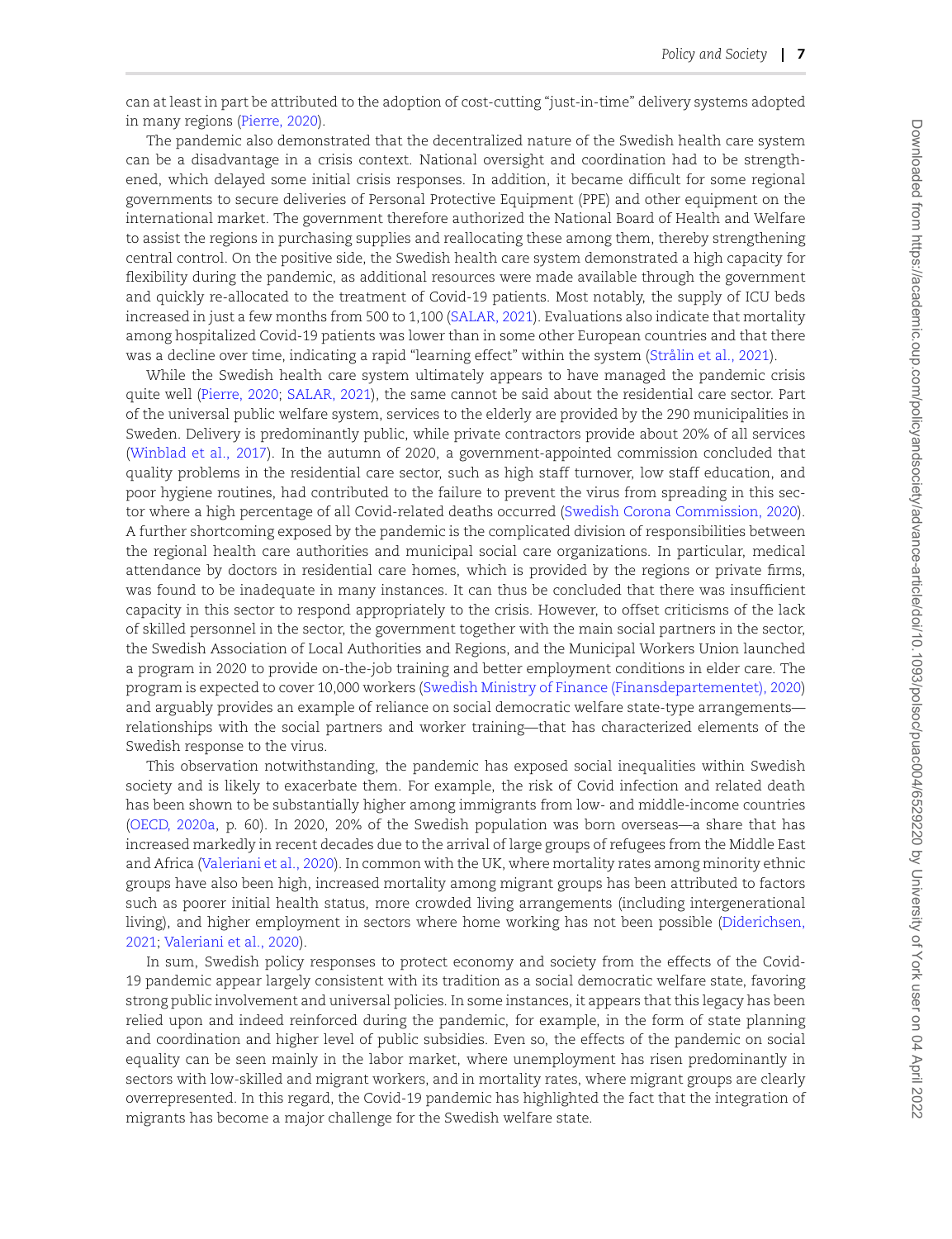## **Welfare state capacity and the Covid-19 response in the UK**

As indicated, in the wake of a decade of first of Coalition and then majority Conservative governments' austerity measures (Hills, 2015; Hills & Stewart, 2016), the UK was not well placed to deal with the Covid-19 crisis. Pensioner protection apart, the pre-Covid benefit system in the UK's four nations experienced continuous reductions in working age benefits and benefits for children between 2010 and 2020, meaning that social security spending is anticipated to be about £34 billion lower by 2023–2024 than it would have been had the 2010 system remained in place (Gardiner, 2019). Spending on public services, meanwhile, particularly those supplied through English local authorities, declined considerably, especially after 2013–2014, falling by 49% in real terms (National Audit Office, 2018, p. 12), equating to a 28.6% "real terms reduction in 'spending power"' (Hastings et al., 2015; see also Bambra et al., 2021). Local authority spending cuts had a particularly deleterious effect on adult social care, the Health Foundation (2018) estimating that social care funding across the UK in 2019–2020 will be less than it was in 2010–2011—and this bearing in mind that numbers of older people are increasing and that there is rising demand for specialist care services. Successive reviews of the care sector (no less than 12 white papers, green papers, and consultations in the past 20 years according to the National Audit Office, 2018, p. 16) have only recently culminated in a "partial" health and social care strategy outlined by the Conservative Government in September 2021, with the care sector due to receive £5 billion of extra funding over 3 years, starting in October 2023 (Foster, 2021).

Turning to the onset of Covid, it is by no means inaccurate to tell a story of dither and delay when assessing the UK central government's response to the initial onslaught of the virus, particularly where the decision to lock down was concerned (Calvert & Artbuthnot, 2021). Nevertheless, this is by no means the whole picture and, in some areas, measures were taken swiftly—and to some effect. Confronted by Bank of England forecasts of a 14% drop in output, the worst for 300 years, and a potentially catastrophic rise in unemployment, two headline programs were established to protect businesses, workers, and the economy in general. The Coronavirus Job Retention Scheme (JRS) was first announced on 20 March 2020, 3 days before the official lockdown declaration, and the details of the Self-Employment Income Support Scheme (SEISS) were revealed on 26 March. Backdated to 1 March, the JRS allowed employers to claim 80% of usual monthly wage costs up to a maximum of £2,500 per month (exclusive of Employer National Insurance Contributions and minimum automatic enrolment pension contributions) for Pay-As-You-Earn (PAYE) employees on full-time, part-time or zero hours contracts, thus allowing their employees to be "furloughed" but remain in employment. SEISS aimed to support self-employed people by providing a cash grant of 80% of their profits, up to £2,500 per month, initially for a period of 3 months. Both schemes, which covered all four nations of the UK, were extended as the pandemic progressed but effectively came to an end in October 2021. Taken together, these schemes have cost just under £100 billion at the time of writing.

Where benefits are concerned, those receiving Universal Credit (UC) were supported by the relaxation of certain criteria, such as work search, availability requirements, and the removal of the minimum income floor for the self-employed. Furthermore, a £20-per-week increase in UC payments was paid until October 2021, when it was controversially terminated, while those in low-income employment and receiving Working Tax Credit also received a £20 uplift until March 2021 when this weekly payment was replaced by a one-off payment of £500. Finally, in an effort to compensate those who lost income either because of a positive Covid test or because they had to self-isolate, a separate one-off payment of £500 was made available, paid through local authorities (Entitledto, 2021).

On the face of it, these central state interventions in the UK's liberal market economy are similar in tone and intent to the emergency initiatives taken in Germany and Sweden. They appear to mark a significant "Keynesian" departure from the UK's liberal path. Closer analysis of the "winners" and "losers" in the UK government's Covid strategy, however, suggests that the policies adopted were "deracinated" and essentially heuristic and did little to offset the challenges faced by those most exposed to the virus and its consequences. Where the JRS is concerned, for example, although furloughed jobs tended to be concentrated in specific sectors and age groups hardest hit by the economic downturn (18–25 year olds (HMRC, 2021), minority ethnic, and specifically Asian groups (Brack et al., 2021), and women (HMRC, 2021), the proportion of the workforce on furlough never exceeded 30%, indicating that many people have either had to work throughout the pandemic or, through redundancy, been forced onto the benefits system. Unlike the German case, where certain groups on lower incomes have been protected through short-term working arrangements, the UK furlough scheme did not prevent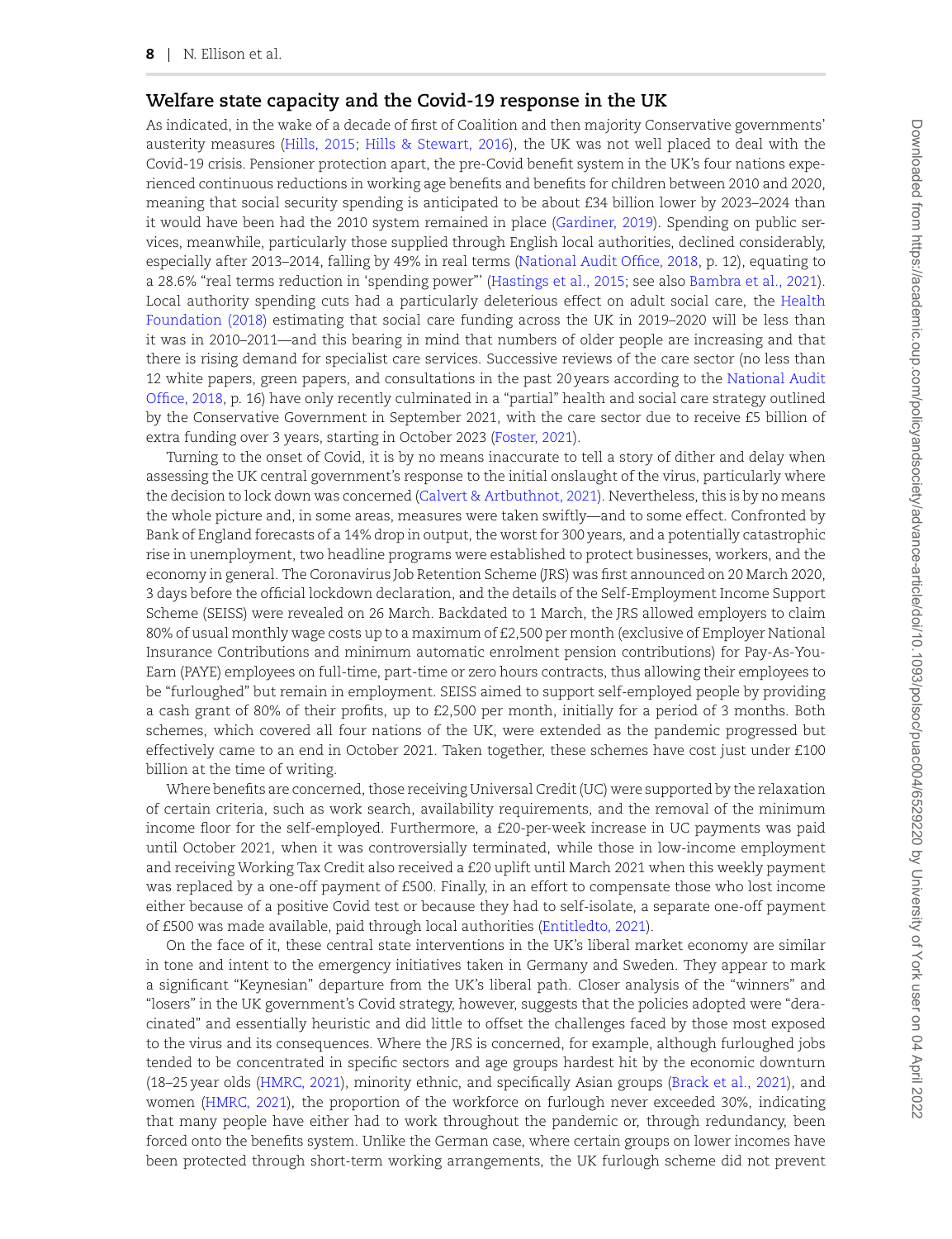|                 | Male  | Female |
|-----------------|-------|--------|
| White           | 106.8 | 65.7   |
| Mixed           | 167.1 | 93.8   |
| Indian          | 175.3 | 99.8   |
| Pakistani       | 200.3 | 115.7  |
| Bangladeshi     | 270.5 | 111.0  |
| Chinese         | 133.3 | 75.5   |
| Black African   | 287.7 | 114.8  |
| Black Caribbean | 270.3 | 128.8  |
| Other           | 191.9 | 99.5   |

|  |  |  |  |                                                                                         | <b>Table 2.</b> Age-standardized death rates by ethnicity in England and Wales, involving C-19 among males |  |
|--|--|--|--|-----------------------------------------------------------------------------------------|------------------------------------------------------------------------------------------------------------|--|
|  |  |  |  | and females aged over 9 years between 2 March and 28 July 2020 (rates per 100,000 pop). |                                                                                                            |  |

ONS (2020).

employers terminating contracts or prioritizing permanent employees over casual staff for furlough, nor did it make supplementation of the 80% wage subsidy mandatory (39% of those working in hospitality were affected by this "wage cut"; TUC, 2021). Where SEISS is concerned, roughly 1.25 million self-employed people have been refused payments owing to the government's strict eligibility criteria (Cribb et al., 2021). Other issues associated with difficulties in claiming UC (Summers et al., 2021), or in claiming one-off payments for self-isolation (Booth, 2021) point to government reluctance to be too generous to those at the sharp end of the pandemic. Poorer and minority ethnic groups and those who suffer from pre-existing health problems and poorer housing conditions have been particularly at risk. Taking ethnicity, for example, ONS figures demonstrate significant differences in first-wave mortality rates between the majority ethnic group and other groups in England and Wales (see Table 2; Bambra et al., 2021; Platt & Warwick, 2020). These differences were also evident during the second wave. Age-standardized mortality rates per 100,000 population in England for the year ending 30 June 2021 were 158.9, 277.4, and 350.2 for White/White British, Black/Black British, and Asian/Asian British, respectively (Health Security Agency, 2021).

With respect to health and social care, given the starting-gate strictures mentioned above (see Table 1), it is not surprising that insufficient staffing capacity meant that existing NHS staff had to be reassigned to Covid-related duties, thus jeopardizing "normal" NHS business. Cancer treatment and routine operations, for example, were all but suspended during Covid's first and second waves. It is also not surprising that the need to protect NHS staff from infection by incoming Covid patients meant that the service had the first call on scarce PPE—at the expense of the residential sector (British Academy, 2021; Calvert & Artbuthnot, 2021). Furthermore, the lack of NHS bed capacity had a particular impact on this sector, especially in the early stages of the pandemic. Estimates indicate that, following NHS guidance in March 2020, 25,000 untested patients were rapidly discharged into care homes in England and Wales between mid-March and mid-April (BBC, 2020), laying the foundations for a residential sector crisis that saw 27,000 "excess deaths" (compared with a 5-year average) (ONS, 2021) and the two countries second only to Belgium in deaths per million people aged 60–65 and over (OECD, 2020a). In Scotland, too, care homes were at the center of the first-wave crisis. In the first week of April 2020, for example, "care home deaths were more than 160% higher than the historic average of weekly deaths in care homes" (Bell et al., 2020).

These initial problems were tackled fairly swiftly following the publication of the *Coronavirus (COVID-19): adult social care action plan* on 15 April, leaving care homes better prepared to deal with the protracted second wave of the pandemic that started in late October 2020 and tailed off toward the end of February 2021. Although the care home death toll remained high, the availability of PPE, an enhanced testing regime and the onset of a successful vaccination strategy resulted in a lower number of deaths, as a proportion of total deaths. In summary, although impressive progress was made in protecting care home residents from infection after April 2020, as researchers at the King's Fund have pointed out (Charles & Ewbank, 2021), taken in the round, the Covid "stress test" dramatically exposed the existing inequalities in the UK's residential care "system"—specifically resource inequalities between the health and residential sectors, resource differences among private care home providers, and the low wages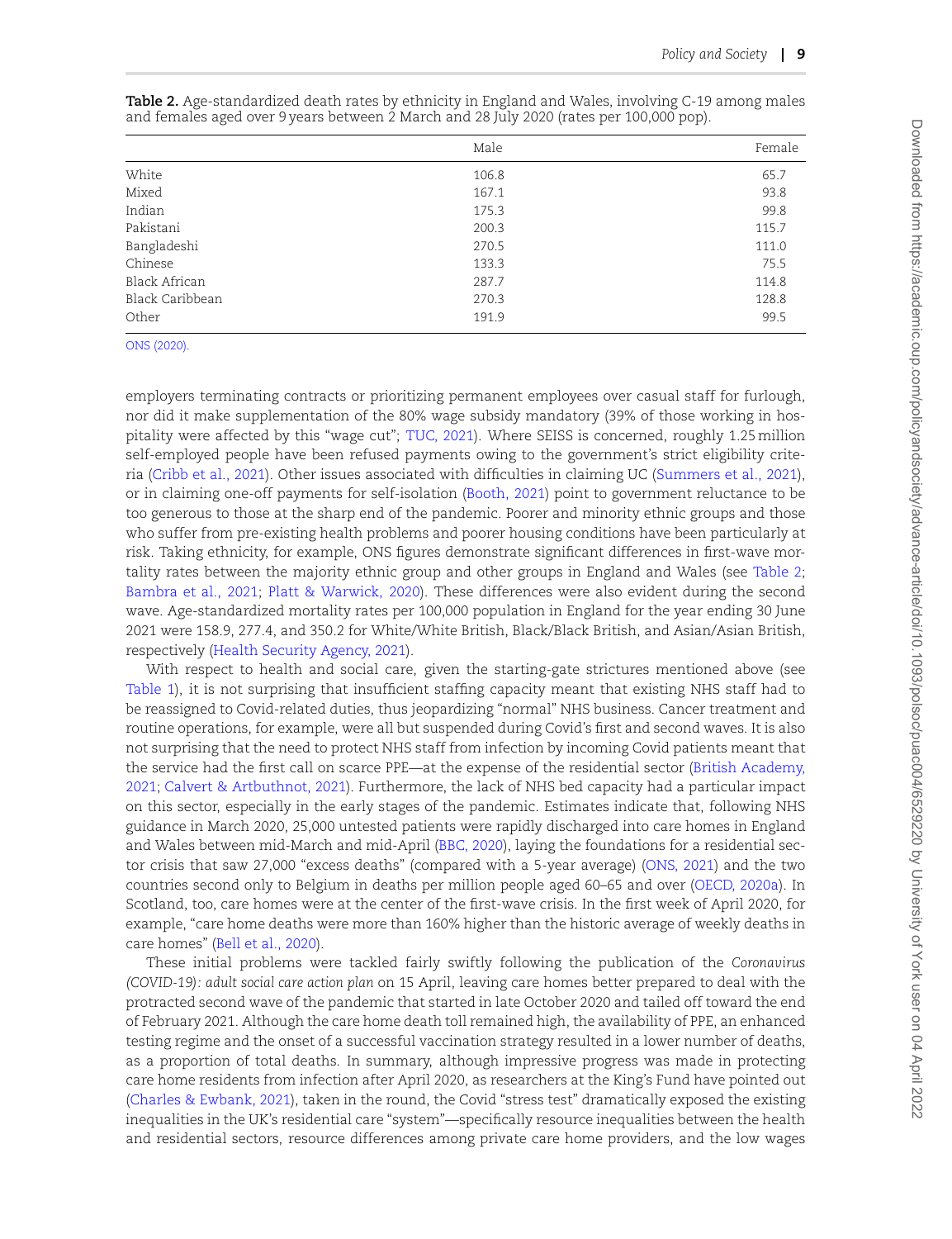and poor working conditions of care home staff in all four UK nations (see also House of Commons, 2020).

# Discussion

These case studies display certain broad similarities in their responses to Covid. For example, despite no significant evidence of "policy learning", various forms of demand-side protection were swiftly deployed to offset the risk to livelihoods of mass unemployment and economic collapse. Again, as could be anticipated, each country took measures to support its health care system and, less speedily in some instances, also took steps to mitigate Covid's impact on its residential care sector. Closer inspection of governmental responses, however, reveals differences that speak to the institutional disparities among the three welfare regimes and the different approaches taken toward the social and economic inequalities that were exposed during the crisis. Here, although both countries clearly experienced difficulties and differed in their attitudes to lockdown, Germany and Sweden, with generally greater institutional system-capacity, proved to be more "resilient" than the UK, in some instances displaying "institutionally recidivist" tendencies in a renewed reliance on regime-specific arrangements to provide material assistance and protection to certain vulnerable populations. Challenging the trend toward "liberal" labor market and social protection policies, short-term working in Germany, also swiftly introduced in Sweden, appears to have been particularly important as a buffer in both cases, protecting many people in the lower paid sectors of the labor market. Even so, where equality issues are concerned, "institutional recidivism" only takes us so far. For one thing, reliance on established institutional practices can result in the perpetuation, or resurrection, of traditional inequalities as we have seen in the German case. For another, it may draw attention away from the need to develop specific measures to protect emerging minority groups—something that arguably characterizes aspects of the Swedish response.

In contrast to the "social democratic" character of the Swedish approach to unemployment protection and income replacement, health and residential care appears to have fared less well because the recent legacy of retrenchment and marketization has stripped the system of much of its excess capacity. That said, while hospitals experienced difficulties at the margin, aided by central government, they broadly coped with the challenge of the virus. The high number of deaths in the Swedish residential care sector, however, speaks to a wider failure to protect the lives of older people in this increasingly marketized area of welfare (Winblad et al., 2017). Of course, whereas income support measures can be adjusted relatively quickly, quality deficiencies in the service sector are more difficult to reverse at short notice—although it is important to note that Swedish efforts to strengthen working conditions in residential care via additional funding and agreements with the social partners compare favorably with the UK's failure to do so. Germany, conversely, had existing institutional capacity in both its health and social care sectors that have so far proved sufficient to deal comparatively successfully with the challenges the country faced during the pandemic. A very different institutional dynamic has been evident in the UK where the liberal legacy of labor market flexibility and welfare retrenchment, perhaps particularly in England, was exposed by Covid, necessitating significant short-term, demand-side deviations from the liberal path with regard both to employment and social protection, and health and residential care.

Looking across the three countries, a final observation is that, irrespective of regime type, the Covid crisis has not prompted governments to *extend* equality measures to new populations and minority groups, despite, in many cases, their heightened vulnerability to the virus. Although discouraging, our analysis clarifies the reasons for this apparent failure. On the one hand, the recidivistic tendencies and persistence of institutional legacies identified in Germany and Sweden, by encouraging "a return to type", militate against such an outcome. On the other hand, in the UK, the chaotic, ad hoc nature of the Covid response—a consequence of the country's liberal legacy—prevented the development of a coherent strategy, thereby increasing the likelihood that the measures taken would fail to take full account of the needs and interests of the most vulnerable, and exposed, sections of society.

# Conflict of interest

None declared.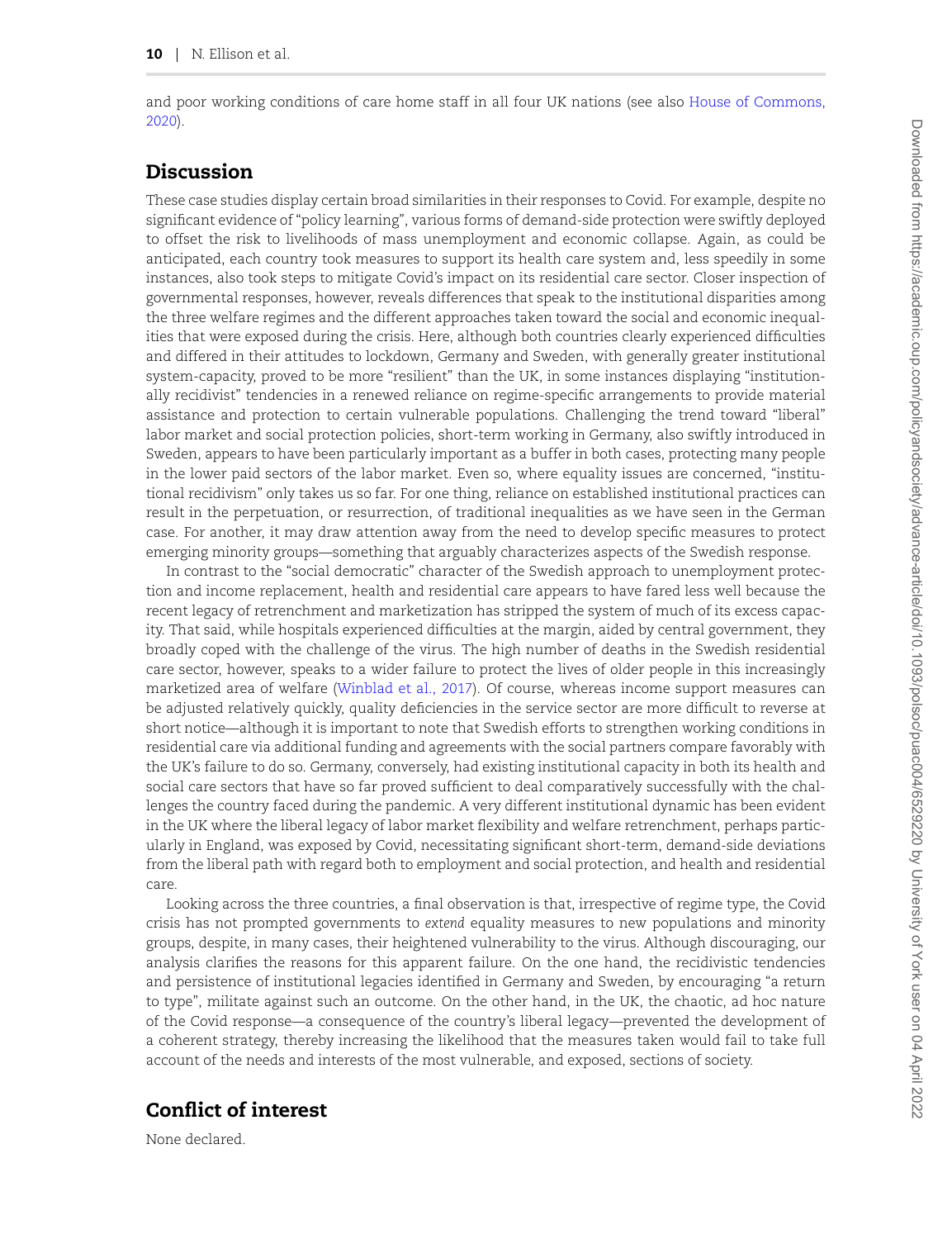# Funding

The authors received no financial support nor gained any financial benefit for the research, authorship, and/or publication of this article.

### References

Agrawal, S., & Phillips, D. 2020. *Catching up or falling behind? Geographical inequalities in the UK and how they have changed in recent years* The IFS Deaton Review. Institute of Fiscal Studies.

Bambra, C., Lynch, J., & Smith, K. (2021). *The unequal pandemic: Covid-19 and health inequalities*. Policy Press. Baumgartner, F. R., Breunig, C., Green-Pedersen, C., Jones, B. B., Mortensen, P. D., Nuytemans, M., & Walgrave,

- S. (2009). Punctuated equilibrium in comparative perspective. *American Journal of Political Science*, *53*(3), 603–620. https://onlinelibrary.wiley.com/doi/abs/10.1111/j.1540-5907.2009.00389.x.
- BBC. (2020). The forgotten front line. *Panorama*, July 30. https://www.bbc.co.uk/programmes/m000lbaq0.
- Bell, D., Henderson, D., & Lemmon, E. (2020, July 23). *Deaths in Scottish care* homes *and* Covid-19, Scottish Centre for Administrative Data Research, https://www.scadr.ac.uk/deaths-scottish-care-homes-andcovid-19.

Blom, A. G., & Möhring, K. (2021). Soziale Ungleichheit in der Beschäftigungssituation während der frühen Phase der Coronakrise. In B. F. P. Bildung (Ed.), *Datenreport 2021: Ein Sozialbericht fur die Bundesrepublik* ¨ Deutschland. (pp. 46–74). Bundeszentrale für politische Bildung/bpb.

Blomqvist, P., & Winblad, U. (2013). Sweden: Continued marketization within a universalist system. In E. Pavolini & A. M. Guillén (Eds.), *Health care systems in Europe under austerity*. (pp. 9–30). Palgrave Macmillan.

Blundell, R., Costa Dias, M., Joyce, R., & Xu, X. (2020). Covid-19 and inequalities. *Fiscal Studies*, *41*(2), 291–319.

- Booth, R. (2021). Six in ten workers seeking help to isolate rejected by councils. The Guardian, June 18th. https://www.theguardian.com/world/2021/jun/18/english-councils-refuse-six-in-10-requests-forcovid-self-isolation-pay.
- Brack, P., Croxson, K., Leary, J., & Wood, J. (2021, June 2). *Covid-19 and the UK's BAME communities an economic perspective*. https://www.fca.org.uk/insight/covid-19-and-uk-bame-communities-economic-perspective.

British Academy. (2021). *The covid decade: Understanding the long-term societal impacts of Covid-19*.

Calvert, J., & Artbuthnot, G. (2021). *Failures of state: The inside story of Britain's battle with coronavirus*. Mudlark.

- Campa, P., Roine, J., & Strömberg, S. (2021, May 14). *Unemployment inequality in the pandemic: Evidence from* Sweden. CEPR discussion paper no DP16330, SSRN. https://ssrn.com/abstract=3886816.
- Cantillon, B., Seeleib-Kaiser, M., & van der Veen, R. (2021). The COVID-19 crisis and policy responses by continental European welfare states. *Social Policy & Administration*, *55*(2), 326–338.
- Government Offices of Sweden. (2021, June 15). *Care of the elderly and health care during the covid-19 crisis*, Press release June 15. https://www.government.se/press-releases/2020/05/new-measures-tostrhengthen-care-of-the-elderly-and-health-care-during-the-covid-19-crisis/.

Charles, A., & Ewbank, L. (2021, June 5). *The road to renewal: Five priorities for health and care*. The King's Fund. https://www.kingsfund.org.uk/publications/covid-19-road-renewal-health-and-care#reform.

Cribb, J., Delestre, I., & Johnson, P. (2021, June 23). 1.5 million currently excluded from claiming SEISS could easily be supported by government at modest cost. Institute for Fiscal Studies. https://ifs.org.uk/publications/15281.

DESTATIS. (2021, July 7). Statistics related to COVID-19: Economic impacts. https://www.destatis. de/EN/Themes/Cross-Section/Corona/Economy/context-economy.html.

Diderichsen, F. (2021). How did Sweden fail the pandemic? *International Journal of Health Services*, *51* (4), 417–422.

Eichhorst, W., & Rinne, U. (2020). *Germany (December 2020), IZA covid-19 crisis response monitoring*. IZA Institute of Labor Economics.

- Ellison, N. (2006). *The transformation of welfare states?* Routledge.
- Entitledto. (2021, July 16). *What to do if you are affected by coronavirus*. https://www.entitledto.co.uk/help/ Coronavirus help.
- Esping-Andersen, G. (1990). *The three worlds of welfare capitalism*. Princeton University Press.
- Eurostat. (2020, May 14). Long-term care beds in nursing and residential facilities, 2013 and 2018. *Health in the European* Union *- Facts and Figures*. Eurostat, online data code. https://hlth\_rs\_bdsns.
- Fleckenstein, T. (2008). Restructuring welfare for the unemployed: The Hartz legislation in Germany. *Journal of European Social Policy*, *18*(2), 177–188.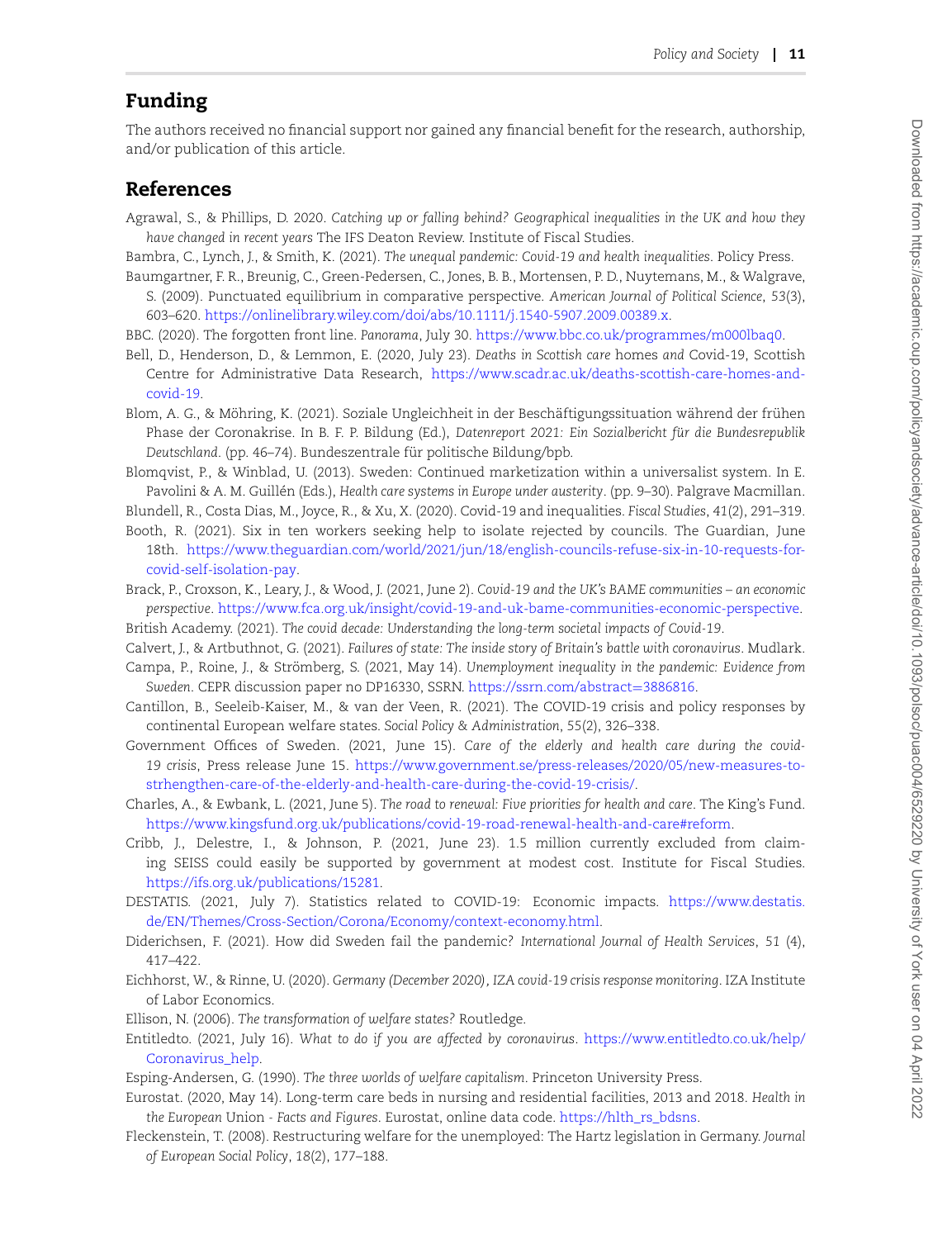- Fleckenstein, T., & Lee, S. C. (2017). The politics of labor reform in coordinated welfare capitalism: Comparing Sweden, Germany, and South Korea. *World Politics*, *69*(1), 144–183.
- Foster, D. (2021, October 21). *Proposed reforms to adult social care announced in September 2021*. House of Commons Library 9315. https://researchbriefings.files.parliament.uk/documents/CBP-9315/CBP-9315.pdf.
- Frisina Doetter, L., Preuß, B., & Rothgang, H. (2021). Taking stock of COVID-19 policy measures to protect Europe's elderly living in long-term care facilities. *Global Social Policy*, *21*(3), 529–549.
- Gardiner, L. (2019). *The shifting shape of social security: Charting the changing size and shape of the British welfare system*. Resolution Foundation.
- Greve, B., Blomquist, P., Hvinden, B., & van Gerven, M. (2021). Nordic welfare states—still standing or changed by the COVID-19 crisis? *Social Policy & Administration*, *55*(2), 295–311.
- Hammerschmid, A., Schmieder, J., & Wrohlich, K. (2020). Frauen in Corona-Krise starker am Arbeitsmarkt ¨ betroffen als Männer. DIW Aktuell, 42(7).
- Hassel, A., & Williamson, H. (2004). T*he evolution of the German model: How to judge reforms in Europe's largest economy*. AGF Report.
- Hastings, A., Bailey, N., Bramley, G., Gannon, M., & Watkins, D. (2015). *The cost of the cuts: The impact on local government and poorer communities*. Joseph Rowntree Foundation.
- Health Foundation. (2018). *A fork in the road: Next steps for social care funding reform*.
- Health Security Agency. (2021, October 25). *Covid-19 confirmed deaths in England (to June 30th 2021): Report*. October 22.
- Hills, J. (2015). *Good Times, Bad Times: the welfare myth of them and us*, Policy Press.
- Hills, J., & Stewart, K. (2016). Socioeconomic inequalities. In R. Lupton, T. Burchardt, J. Hills, K. Stewart & P. Vizard. *Social policy in a cold climate* (9th ed.). (pp. 245–67). Policy Press.
- HMRC. (2021, June 8). Coronavirus Job retention scheme statistics. 6 May 2021. https://www.gov.uk/ government/statistics/coronavirus-job-retention-scheme-statistics-6-may-2021/coronavirus-jobretention-scheme-statistics-6-may-2021.
- House of Commons. (2020). *Health and social care select committee: Oral evidence: Management of the coronavirus outbreak*.
- Johansson, C., & Selberg, N. (2020). COVID-19 and labour law: Sweden. *Italian Labour Law e-Journal*, *13*(1S), 1–12.
- Karlinsky, A., & Kobak, D. (2021, November 8). Tracking excess mortality across countries during the COVID-19 pandemic with the World Mortality Dataset. *e-Life*, 10, e69336. https://elifesciences.org/articles/69336.
- KPMG. (2020). *Government and institution measures in response to COVID-19: Germany*. https://home.kpmg/ xx/en/home/insights/2020/04/germany-government-and-institution-measures-in-response-to-covid. html. er and the main state of the state of the main state of the main state of the state of the state of the state of the state of the state of the state of the state of the state of the state of the state of the state of the
- Lofgren, E. (2020). https://www.thelocal.com/20200623/how-sweden-doubled-intensive-care-capacity-totreat-coronavirus-patients/ date accessed July 6 2021.
- National Audit Office. (2018). *Adult social care at a glance*. NAO.
- Nier, National Institute of Economic Research, Sweden (*Konjunkturinstitutet*). (2021, September 20). Lågkonjunkturen är över i slutet av 2021, men arbetsmarknaden släpar efter – Konjunkturinstitutet.
- Nylen, L. (2021). Den svenska responsen år 2020: Krisberedskap i kris. ´ *Statsvetenskaplig Tidskrift*, *123*(5), 287–312.
- O'Dowd, A. (2021, November 1). Hospital bed occupancy rates in England reach dangerously high levels. *BMJ*, *374*, n2079.
- OECD. (2020a, June 2). *Beyond containment: Health systems responses to Covid-19 in the OECD*. https://read.oecd-ilibrary.org/view/?ref=119\_119689-.ud5comtf84&title=Beyond\_Containment:Health\_ systems\_responses\_to\_COVID-19\_in\_the\_OECD.
- OECD. (2020b). *OECD economic surveys*. OECD.
- OECD. (2021a). *Health at a glance*. OECD.
- OECD. (2021b). *OECD economic outlook 2020, issue 2*. OECD.
- Olk, T., & Riedmuller, B. (1994). Grenzen des Sozialversicherungsstaates oder grenzenloser Sozialver- ¨ sicherungsstaat? *Leviathan*, *14*(Special Issue), 9–33.
- ONS. (2020, May 12). *Updating ethnic contrasts in deaths involving coronavirus (Covid-19), England*. https://www. ons.gov.uk/peoplepopulationandcommunity/birthsdeathsandmarriages/deaths/articles/updatingethn